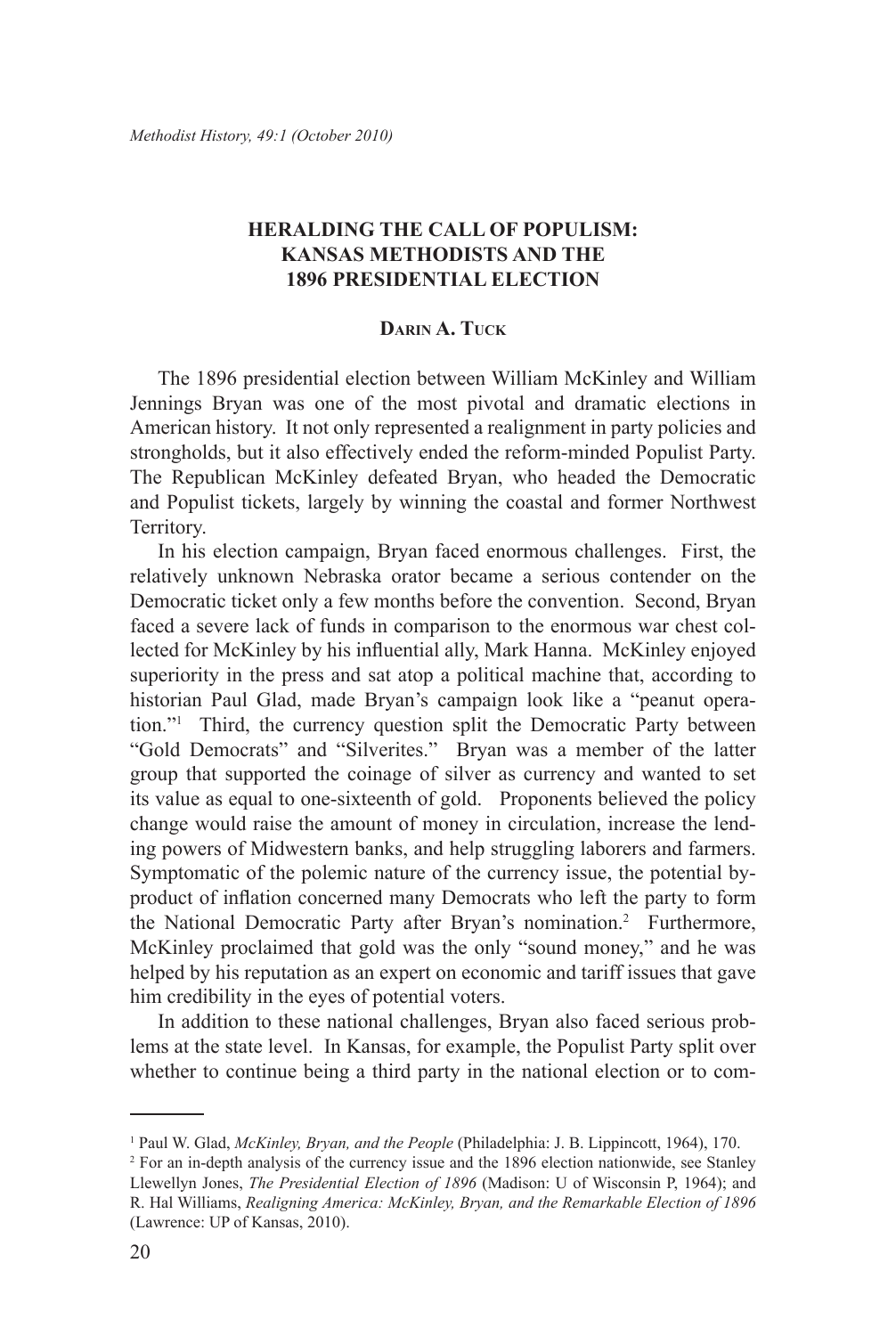promise and fuse with Democrats. Populist Henry Demarest Lloyd summed up the predicament: "If we fuse, we are sunk; if we don't fuse, all the silver men we have will leave us for the more powerful Democrats."3 This projection proved accurate as the alliance between the Populist Party and Bryan caused several of its members to leave for the Republican ticket. Furthermore, a Democratic nominee for President had never previously won Kansas. Kansas's support of the Republican Party dated back to the Civil War and increased because of the large immigration of northerners. One Kansan alleged that "hell is peopled by two kinds of folks, those who don't read the Bible and those who vote Democratic."4 Finally, the largest denomination in Kansas was McKinley's own Methodist Church.<sup>5</sup> This problem was further compounded because Methodists had a long-standing history of voting for Republicans who had instituted statewide prohibition in 1880. To win Kansas, Bryan would have to garner substantial support from Methodists and convince them to cross denominational lines and vote for a Presbyterian.

How then did Bryan win Kansas? Why did the majority of Methodists break, not only with the Republican Party, but also with their fellow Methodist McKinley? If the Methodist Church had explicitly endorsed Bryan, the answer would be less complicated. Because the Church believed that politics should be separate from the pulpit, however, they declined to support either candidate. Methodist newspapers took a similar stance, as they frequently reported on both candidates, but never endorsed either politician. Instead, the combination of four important factors resulted in support for Bryan among Methodists. First, the deteriorating economic conditions in Kansas from the mid-1880s until the election created a dissatisfied populace that faulted the Republican Party. Second, the Populist Party attracted Methodists and other denominations that had intimate knowledge of scripture and were exposed to powerful speakers, which prepared the way for the master orator Bryan. Third, the destitute Methodist farmers and laborers turned to the vibrant Populist Party that valued humanitarian concern for all denominations. The Methodist Episcopal Church, Methodist newspapers, Populists, and Bryan all spoke in the same religious language, articulated the same humanitarian concern and social gospel, and professed a godly message that resonated with the Methodist people. Finally, Methodists, who valued prohibition highly, became dissatisfied with Republican lack of enforcement of Kansas

<sup>3</sup> Cited in Glad, *McKinley, Bryan and the People*, 155.

<sup>4</sup> Cited in Russell B. Nye, *Midwestern Progressive Politics: A Historical Study of Its Origins and Development, 1870-1958* (Lansing: Michigan State UP, 1959), 48; from 1891 to 1896, only twelve of 350 seats in the Kansas legislature were held by Democrats.

<sup>&</sup>lt;sup>5</sup> The largest denominations in Kansas ordered by number of members: Methodists, 95,781; Roman Catholics, 67,562; Baptists, 34,511; Presbyterians, 31,393; Disciples of Christ, 25,200; Lutherans, 16,262; United Brethren, 14,356; Congregationalists, 11,915; Friends, 8,257; and Mennonites, 4,620 (U.S. Department of the Interior, Census Office, *Report on Statistics of Churches in the United States at the Eleventh Census, 1890* [Washington, DC: Government Printing Office, 1894]).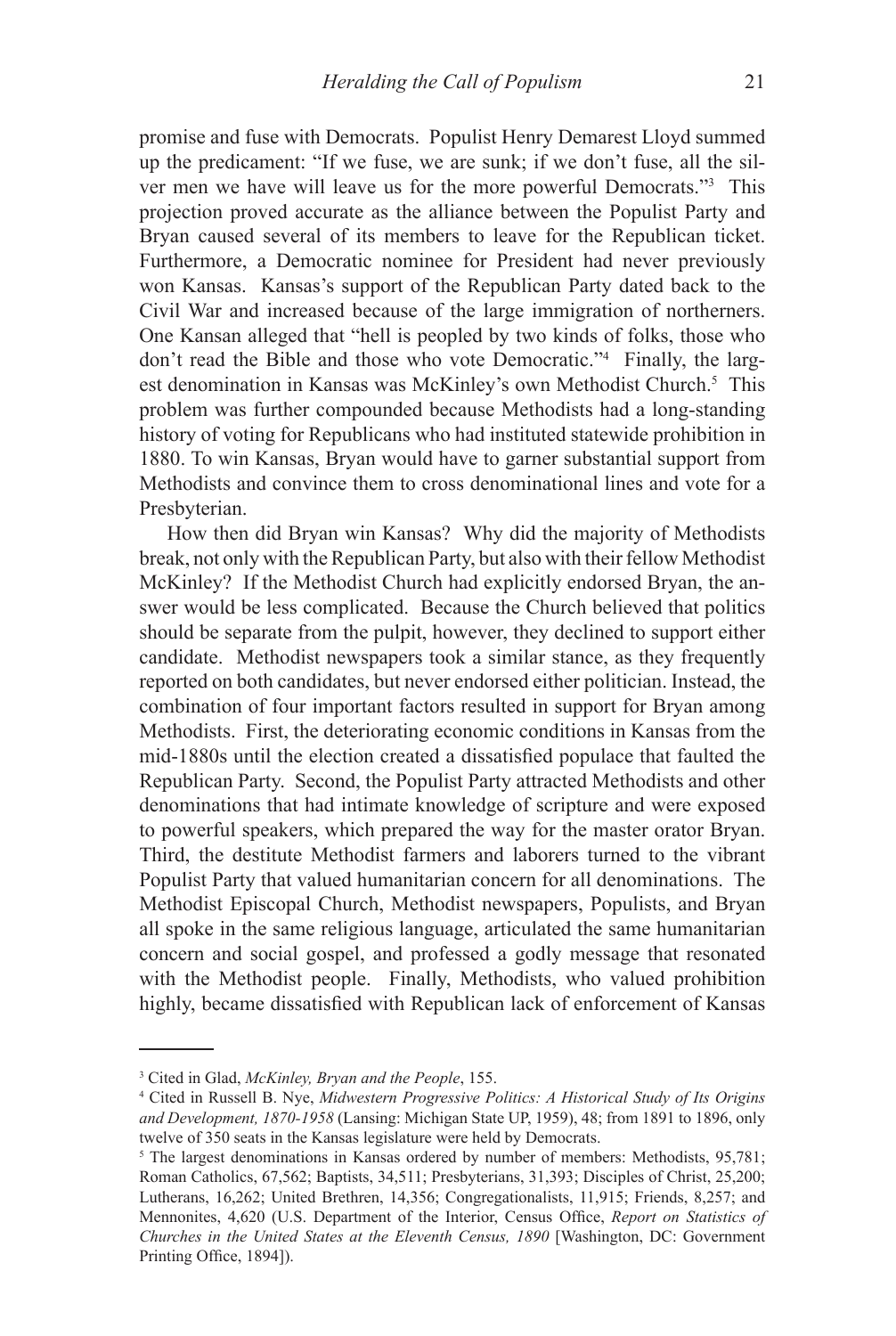temperance laws and began to look to the Populist Party for a solution.

Although it is impossible to know for certain why the population voted for a particular candidate, an analysis of the 1896 election reveals that Bryan received significant support among Methodist voters. Religious affiliation alone was surely not the only motive in voting, but the election results suggest that it was an important factor. Statewide, the Methodist population per county averaged 6.53%.<sup>6</sup> Out of the forty-four counties with an above average population of Methodists, it is notable that Bryan won the majority of votes in thirty-two. The twelve counties with an above average Methodist population that McKinley won were traditional Republican strongholds and had voted for Republican candidates in the 1892 and 1900 presidential, the 1896 gubernatorial, and the 1896 At-Large Representative elections.7 This result would be negligible if the Bryan-Methodist correlation were a phenomenon that occurred only in sparsely populated counties. However, in the twenty most populous counties that contained 42% of the state population, the Populist Bryan won fourteen. Of these fourteen, ten had an above average population of Methodists. As the proportion of Methodists in the general population lowered, Bryan's advantage was less pronounced. In short, as demonstrated by the solid line in Chart 1, the higher the percentage of Methodists in the population, the more likely the county was won by Bryan. Although this correlation does not prove that Bryan enjoyed full Methodist support, it does suggest a link between the Methodist population and Bryan's success in Kansas.

<sup>6</sup> This figure is somewhat misleading because many children of Methodist families were not counted as communicants, but they still counted in the state population. Therefore, Methodists are underrepresented in the 7%. Nevertheless, because the figure is applied across all counties, it provides a reliable pivot point for determining locations with the highest density of Methodists in a county. The 1890 census defined communicants as "meant to embrace all, without distinction of sex, who are privileged to participate in the ordinance of communion in denominations which observe it, and all members in other denominations, such as Unitarians, Friends, and Jews." Figures are based on U.S. Department of the Interior, Census Office, *Report on Statistics of Churches in the United States at the Eleventh Census, 1890*, xii; U.S. Department of the Interior, Census Office, *Report on Population of the United State at the Eleventh Census, 1890*, Washington, DC: Government Printing Office, 1894, 20; and June Cabe, *Kansas Votes: National Elections, 1859-1956* (Lawrence: Governmental Research Center, U of Kansas, 1957).

<sup>7</sup> The counties with an above average Methodist population that voted for McKinley were Woodson, Riley, *Reno*, Pottawatomie, Morris, Logan, Jackson, Kiowa, Harvey, *Douglas*, Allen, and *Shawnee*. The counties with an above average Methodist population that voted for Bryan were Anderson, *Bourbon*, *Butler*, Chase, Clay, Coffee, *Cowley*, *Crawford*, *Dickinson*, Elk, Franklin, Graham, Greenwood, Johnson, Kingman, *Labette*, Linn, *Lyon*, *Montgomery*, Neosho, Ottawa, Pawnee, Phillips, Pratt, Rooks, Scott, *Sedgwick*, Stanton, *Sumner*, Thomas, Trego, and Wilson. The counties that were among the twenty most populous are in italics. Of the remaining seven most populous counties with below average Methodist population, Bryan won four (Wyandotte, Leavenworth, Cherokee, and Osage), while McKinley won three (Atchison, Marshall, and Washington).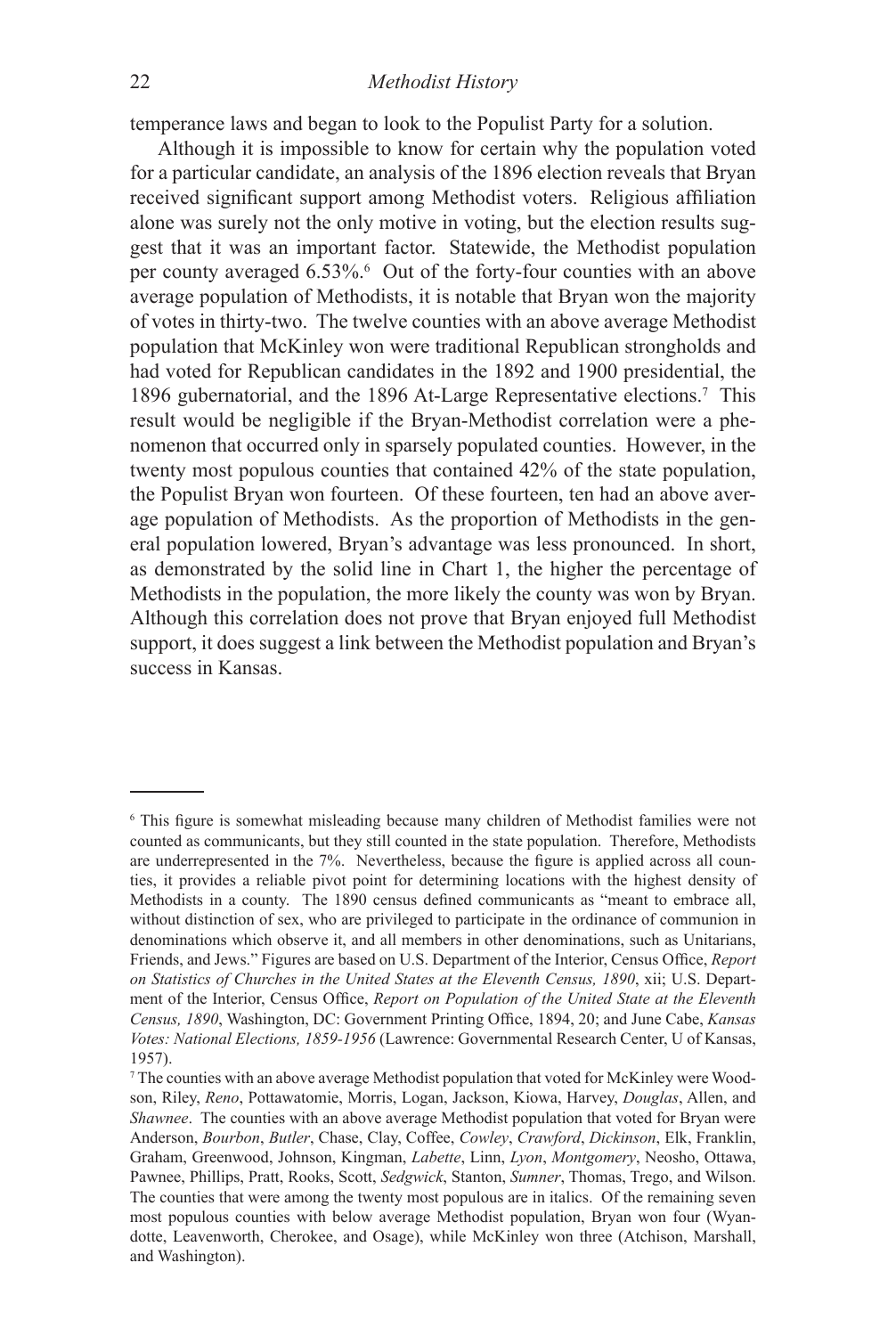

## *Source: See Footnote 6*

Furthermore, when the election results are applied geographically one sees that Bryan performed extremely well in both the northwest and southeast portions of Kansas. Because population was densest in the eastern half of Kansas, it is important to note that southeast quarter of Kansas also contained the densest population of Methodists. When the Methodist population percentage is applied to the election results, the advantage in southeast Kansas is significant. In addition, the two Methodist newspapers in Kansas were located in the southeastern portion of the state, in the towns of Wichita (Sedgwick County) and Winfield (Cowley County).<sup>8</sup> This correlation between Populism and Methodism further indicates that Bryan enjoyed support from McKinley's own denomination.

To account for this result, one must examine the political climate in Kansas before the election. From the 1870s until the mid-1880s, Kansas experienced both an economic and a population boom. The railroads invested heavily in westward expansion and a huge migration followed. Kansas farmers benefited from a period of increased rainfall, which resulted in large profits that were invested into more property. In addition, land speculators moved into Kansas and inflated the price of property even further. Between 1880 and 1885, the population of Kansas increased from 900,000 to 1.2 million while property values doubled.<sup>9</sup> Following the boom,

<sup>&</sup>lt;sup>8</sup> At the time of the election, only two Methodists newspapers were in production in Kansas—the *Western Methodist* (Wichita, KS) and *Christian Herald* (Winfield, KS). With little support from the Methodist Church and fewer subscribers with disposable income, several Methodist newspapers in Kansas were forced to close, including the *Epworth Advocate* (Frankfort), *Manhattan District Methodist* (Manhattan), *Methodist Lever* (South Haven), *Kansas Church Tidings, The Kansas Methodist, First Methodist, Kansas Methodist Times* and *The Kansas Christian Advocate*. The latter five were located in Topeka and faced stiff competition from a myriad of newspapers, specifically the *State Journal* and *Topeka Daily Capital*.

<sup>9</sup> Raymond Curtis Miller, "The Background of Populism in Kansas," *Mississippi Valley Historical Review* 11: 4 (March 1925), 470.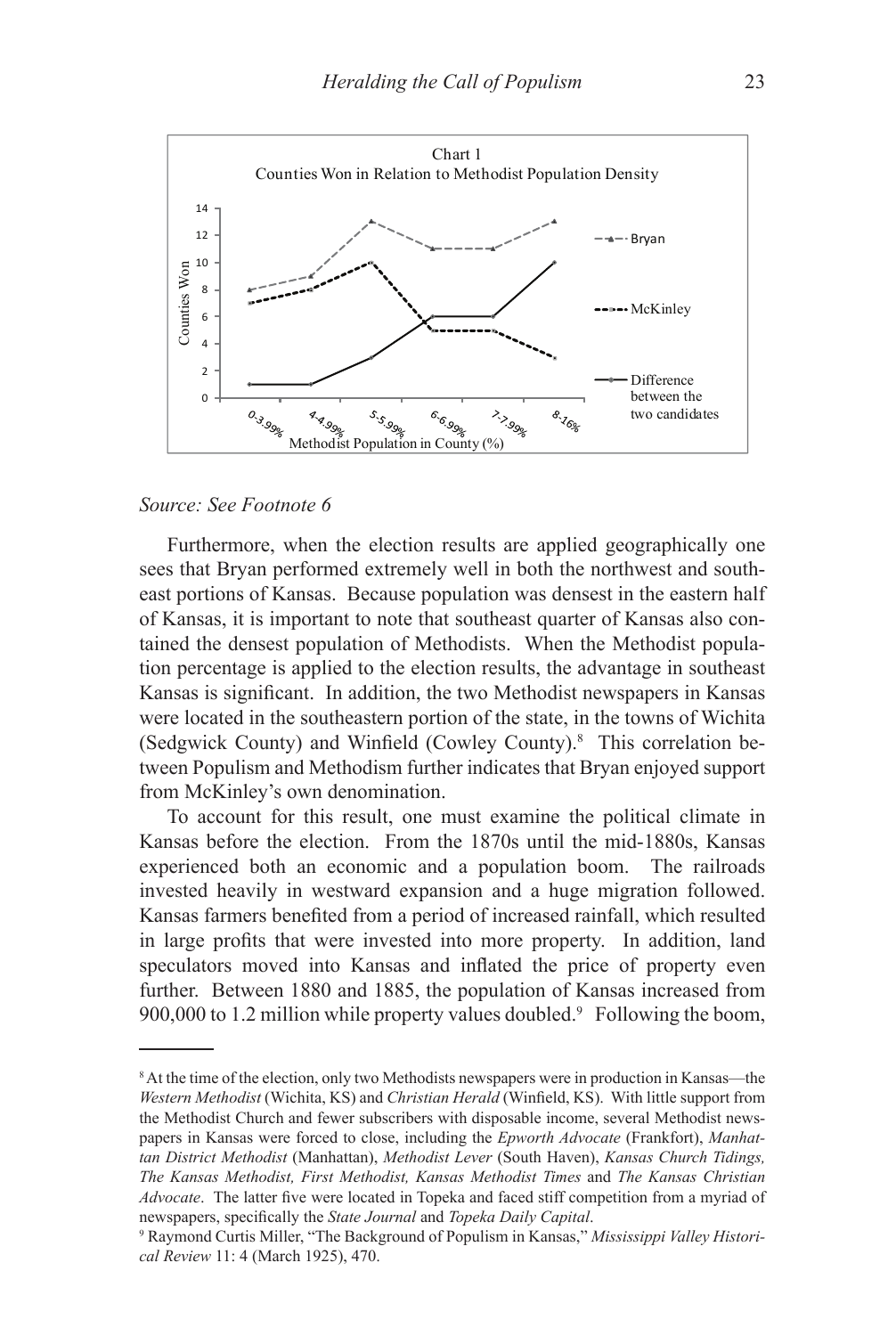however, the high land values and the onset of poor weather contributed to an eventual economic collapse, because farmers found they could not grow and ship enough crops to meet the rising railroad prices. Many Kansas farmers still owed substantial debt on their newly acquired property, which plummeted in value. In addition, prices for crops fell nationwide at alarming rates. One Methodist newspaper warned its readers: "Do not starve your preacher because 'times are hard.' They will be much harder if the preachers cannot live in this country and hold up the standards of truth."10 Out of these conditions, the Populist movement emerged and sought political reform to aid the besieged Kansans who confronted increasingly deteriorating financial conditions.

Despite the Populist movement's popularity among historians, a consensus in terms of its causes and key players has been unattainable. Historian John D. Hicks viewed the Populist movement as a political development that sought governmental reform to aid struggling farmers.<sup>11</sup> Richard Hofstadter's *Age of Reform* rejected Hicks's assessment and concluded that the Populists were backward-looking reactionaries who were paranoid, nativist, and antiintellectual.12 In 1963, Walter T. K. Nugent challenged Hofstadter's findings and suggested that Kansas Populism was primarily due to economic concerns and actually displayed tolerance towards outsiders.13 Gene Clanton's study of Kansas Populism among its influential leaders found that the movement was a rational and progressive call for governmental intervention.<sup>14</sup> Recently, Charles Postel's *The Populist Vision,* winner of the 2008 Bancroft and Frederick Jackson Turner Prizes, argued that the Populists were both forward thinking and modern in their reform through technology, organizational tactics, and ideology.15 However, despite these various conclusions, these historians have given insufficient attention to an essential element of Populism—religion. Historian Peter Argersinger asserted that the Populist movement was "not only a movement of religious people, but a religious movement of people."16 Rhys H. Williams and Susan M. Alexander concluded that "while scholars allude to the similarity between the People's Party's organizing style and that of revivalist camp meetings, or to the use of religious imagery in Populist stump speeches, few treat religion with ex-

<sup>&</sup>lt;sup>10</sup> *Christian Herald* (September, 1896).

<sup>11</sup> John D. Hicks, *The Populist Revolt* (Minneapolis: U Minnesota P, 1931).

<sup>12</sup> Richard Hofstadter, *The Age of Reform* (New York: Alfred A Knopf, 1956).

<sup>13</sup> Walter T. K. Nugent, *The Tolerant Populists: Kansas, Populism and Nativism* (Chicago: U Chicago P, 1963).

<sup>14</sup> O. Gene Clanton, *Kansas Populism: Ideas and Men* (Lawrence: U Kansas P, 1969).

<sup>&</sup>lt;sup>15</sup> The sheer scope of Postel's work prevented him from investigating the influence of religion on Populism extensively. His work examined several topics from "education, technology, women's rights, and business, to government, race, religion, and science," but suggested that each topic needed to be investigated further for a "many-sided reevaluation of what Populism<br>meant" (Charles Postel, *The Populist Vision* [Oxford: Oxford UP, 2007], viii).

<sup>&</sup>lt;sup>16</sup> Peter Argersinger, "Pentecostal Politics in Kansas: Religion, the Farmers' Alliance, and the Gospel of Populism," *Kansas Quarterly* 1:4 (Fall, 1969), 24.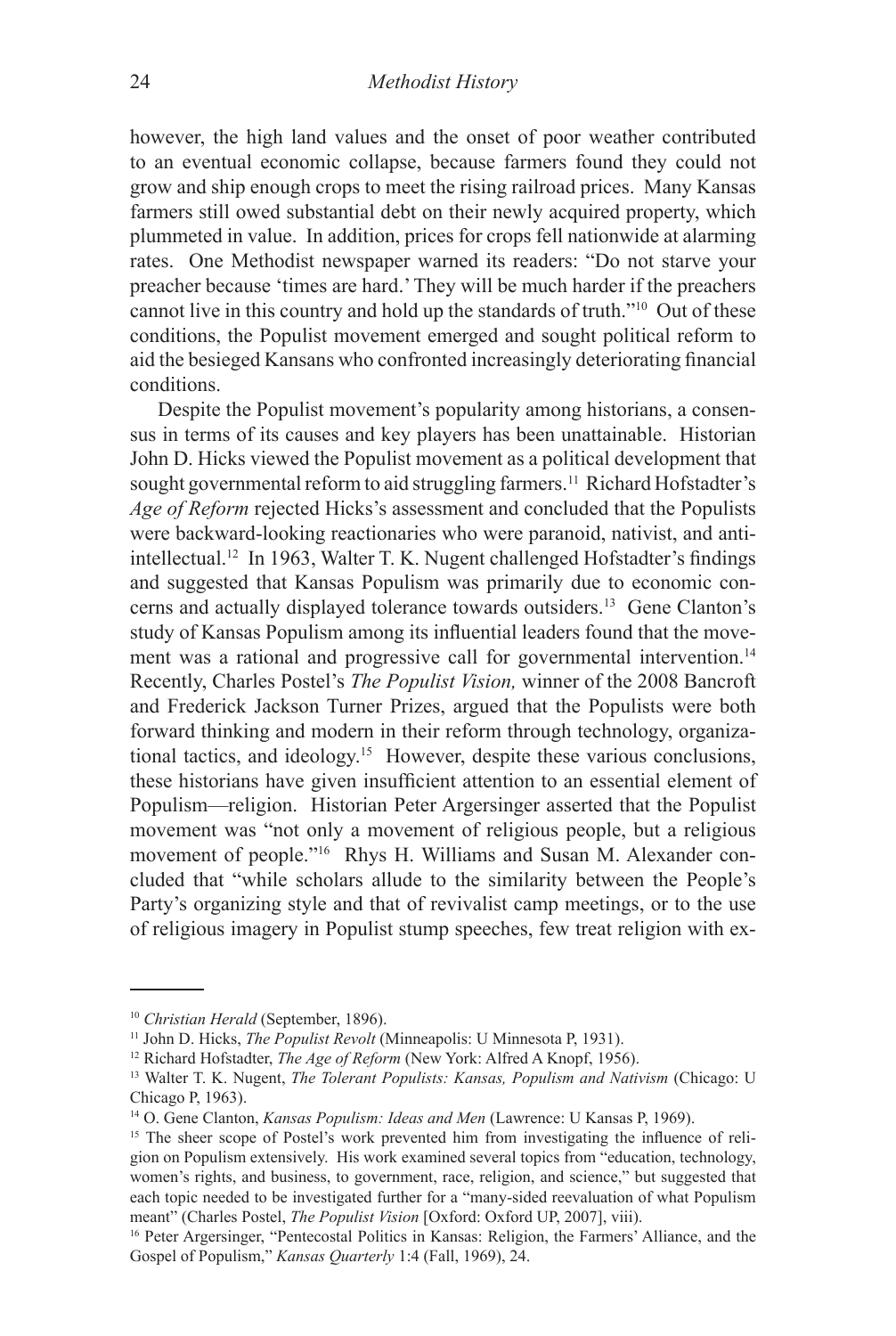tended analytic seriousness."17 Although many authors have written large treatments on Populism, none have devoted sufficient attention to the influence of religion on the movement. The present article takes a highly focused approach to demonstrate that, in the 1896 Presidential election, religion, particularly Methodism, played an enormous role in not only influencing voting behavior, but also providing the Populists with an organizational structure and rhetorical medium to disseminate their message. Without understanding the religious, pietist impulse in the Populist movement, one cannot understand why so many evangelicals were attracted to the party.

In his study of North Carolina Populism, historian Joe Creech found that evangelicalism "fundamentally shaped the way Populists perceived the world and formulated solutions to its problems. Evangelicalism provided leadership and organizational models for the movement, and evangelical beliefs infused the movement with meaning and motive force."18 Creech's findings about evangelicalism, which includes Methodism, are equally applicable to Kansas, where religion provided an important base for the reform movement. William Peffer, an exemplar of Kansas Populism in the United States Senate, noted in 1891 that "these [Populist] meetings to a large extent, and in many instances wholly, take the place of churches in the religious enjoyment of the people."19 Creech echoed Peffer's statement and summarized the importance of religion in Populism:

Evangelical ideas about politics, democracy, economics, and relationships of class, race, and gender not only shaped Populists' blueprint for reform but, more important, motivated Populists to set duty to God above allegiances to party . . . in order to restore what they understood to be America's God-Given system of economic liberalism and political freedom. As their religious ideals shaped the way Populists understood themselves and their movement, they wove their political and economic reforms into a grand cosmic narrative pitting the forces of God and democracy against those of Satan and tyranny.20

This belief that the Populist cause was divinely sanctioned infused the movement with tremendous energy and enthusiasm that, in turn, influenced many Kansans. Methodist leaders certainly were aware of the political change in Kansas, especially with respect to the growing dissatisfaction with the Republican Party. In 1892, the Reverend Richard Wake wondered "whether this alliance [between Methodists and the Republican Party] will continue

<sup>17</sup> Rhys H. Williams and Susan M. Alexander, "Religious Rhetoric in American Populism: Civil Religion as Movement Ideology," *Journal for the Scientific Study of Religion* 33:1 (March, 1994), 1. For a brief overview of the Populist historiography, see "The Populist Vision: A Roundtable Discussion," edited by Worth Robert Miller, ed. *Kansas History: A Journal of the Central Plains* 32 (Spring 2009), 18-45; and "*Agricultural History* Roundtable on Populism: Robert C. McMath, Jr., Peter H. Argersinger, Connie L. Lester, Michael F. Magliari, and Walter Nugent," *Agricultural History* 82 (Winter, 2008), 1-35.

<sup>18</sup> Joe Creech, *Righteous Indignation: Religion and the Populist Revolution* (Urbana: U Illinois P, 2006), xx.

<sup>19</sup> William A. Peffer, *The Farmers' Side: His Troubles and Their Remedy* (New York: Appleton, 1891), 149.

<sup>20</sup> Creech, *Righteous Indignation,* xviii.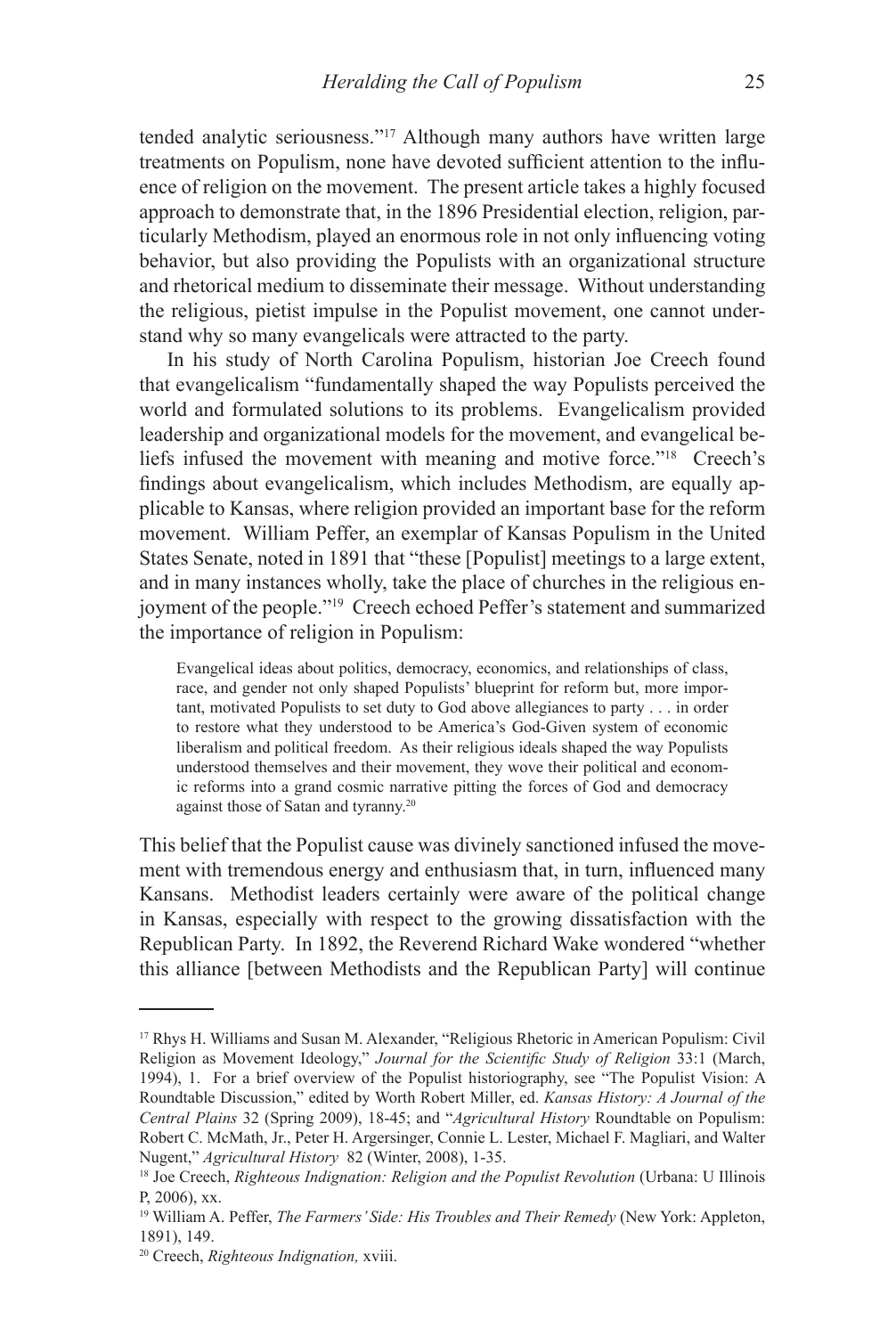is becoming each year more and more uncertain."21 Because of the deteriorating economic conditions, many Kansans looked for aid from the federal government. Many perceived the Republican Party as corrupt and greedy. Populists accused Mark Hanna, McKinley's campaign manager, of buying votes with large sums of money collected from the wealthy eastern industrialists. The Reverend W. G. Todd proclaimed that "the Republican Party started out right, but greed and selfishness took possession of it and we have laid it aside."22 On the eve of the election, a Kansas Methodist newspaper commented that the distrust of political leaders led to "a revolution in political thought" because leaders "promised relief and when entrusted with power, relief has not come."23 The growing frustration with the Republican Party combined with a religiously infused Populist movement attracted many Methodists to the Populist Party.

Numerous Populist leaders interjected their speeches with religious imagery, but perhaps the most well known was a fiery Kansas woman named Mary Elizabeth Lease. Known as "Mary Yellin'" by her detractors, she exemplified the fusion of politics and religion into extreme partisanship that left little doubt as to who was on the side of God, as she demonstrated in 1894:

The People's Party is in accord with the right and justice. It is in accord with the teachings of Christ and the Constitution of the United States. If you vote for any other party you vote for a hell upon earth . . . . Our social conditions have no part with the teaching of Christ. If you are afraid to attack the plutocrats, then you need a new Christ—one who will hobnob with the rich and who will preach Heaven for the rich and Hell for the tramps.<sup>24</sup>

Lease illustrates a recurring theme in Populist rhetoric. Populists often referred to themselves with religious language as the oppressed while referring to their political counterparts as the oppressors. In Populist newspapers, for instance, Republicans were continually demonized as the party of money and corruption. The Populist newspaper *Advocate* published an article by C. G. Allen of Meade, Kansas, in which he identified McKinley and his followers as corrupt and greedy. He then proceeded to make a plea for the oppressed:

Now, my dear brethren, we have the rich on one side and the common people on the other. Upon which side are your sympathies? 'The common people heard Christ gladly . . . .' The rich were the crucifiers and murderers of the Lord of Glory. I do not know of a single passage of Scripture that commends the rich as such. Paul says: 'The love of money is the root of all evil;' James says: 'Do not rich men oppress you, and draw you before the judgment seats? Do they not blaspheme that worthy name by which ye are called?' I hope none of you who read this are worshiping the golden calf, but if you are, I exhort you to cease such worship and come over on the Lord's side.<sup>25</sup>

<sup>21</sup> Richard Wake, "The Methodist Episcopal Church in Politics," *Agora* (July, 1892).

<sup>22</sup> Cited in Elizabeth Barr, "The Populist Uprising," in William Connelley, ed., *A Standard History of Kansas and Kansans* (Chicago: Lewis Publishing, 1918), 1170.

<sup>23</sup> *Christian Herald* (September and October, 1896).

<sup>24</sup> Cited in Williams and Alexander, "Righteous Rhetoric," 8.

<sup>25</sup> C. G. Allen, *Advocate* (Topeka, KS; October 18, 1896).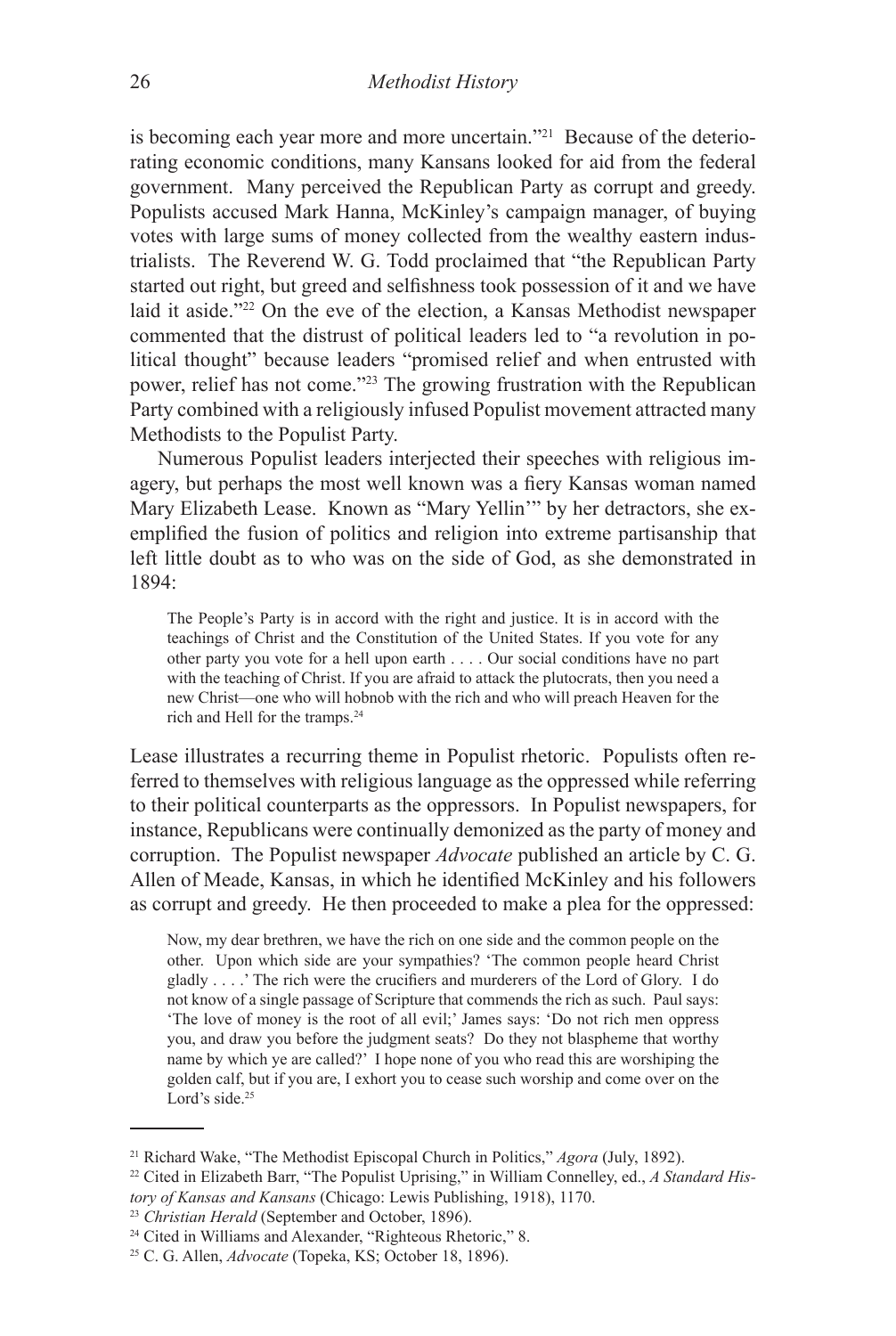These charges against Republicans proved even more potent with the deteriorating economic conditions, and Bryan was quick to draw upon this sentiment to create his own religious discourse.

Although less divisive than Lease and Allen, Bryan masterfully used religious language to emphasize the virtue of his crusade, which resonated with Methodists. Bryan did not regard his election as merely a political contest, but as a struggle between good and evil. For example, in a speech in front of Jewish Democrats in Nebraska, he recalled a story from the Old Testament: "David conquered not because he was stronger, but because he was on the right side; and if in this contest I am likened to David, let me reply that as David triumphed because he was right, so my only hope of victory is in the righteousness of my cause."26 Historians have long noted Bryan's gifted oratory, especially in the famous "Cross of Gold" speech.27 Historian Richard Hofstadter aptly described him as the "Democrat as revivalist."<sup>28</sup> A staunch detractor of Bryan and lifelong Republican, Emporia newspaperman William Allen White later responded to the "Cross of Gold" speech: "It was the first time in my life and in the life of a generation in which any man large enough to lead a national party had boldly and unashamedly made his cause that of the poor and the oppressed."29 Populists such as Lease prepared evangelical Kansas Methodists for Bryan's religiously infused political message and created powerful dichotomies in order to build support for their cause. During his incredible traveling schedule during the campaign, Bryan apologized for his hoarse speech because "a large portion of my voice has been left along the line of travel, where it is still calling sinners to repentance."30

Dissatisfied with the Republican Party, Populists also increased cooperation among Protestant denominations in Kansas. In previous decades, denominations, especially the Methodists and Baptists, viewed the western frontier as battleground for winning souls to their Christian beliefs and practices. However, the Populist movement reduced the importance of denominationalism in Kansas. Religiously imbued political language not only helped to alleviate hostility between people, but it also provided common ground "for what otherwise might have remained factions separated by cultural differences."31 A brief examination of the religious denominations of the Populist leaders in Kansas reveals that various Protestant groups were

<sup>&</sup>lt;sup>26</sup> Cited in Glad, *McKinley, Bryan, and the People,* 177.<br><sup>27</sup> See Louis W. Koenig, *Bryan: A Political Biography of William Jennings Bryan* (New York: G. P. Putnam's Sons, 1971); Robert W. Cherny, *A Righteous Cause: The Life of William Jennings Bryan* (Norman: U Oklahoma P, 1994); and Michael Kazin, *Godly Hero: The Life of William Jennings Bryan* (New York: Alfred A. Knopf, 2006).

<sup>28</sup> Richard Hofstadter, *The American Political Tradition and the Men Who Made It* (New York: Vintage Books, 1948), 186.

<sup>29</sup> Cited in Glad, *McKinley, Bryan, and the People*, 136-137.

<sup>30</sup> Kevin Phillips, *William McKinley* (New York: Times Books, 2003), 78.

<sup>31</sup> Williams and Alexander, "Righteous Rhetoric," 3.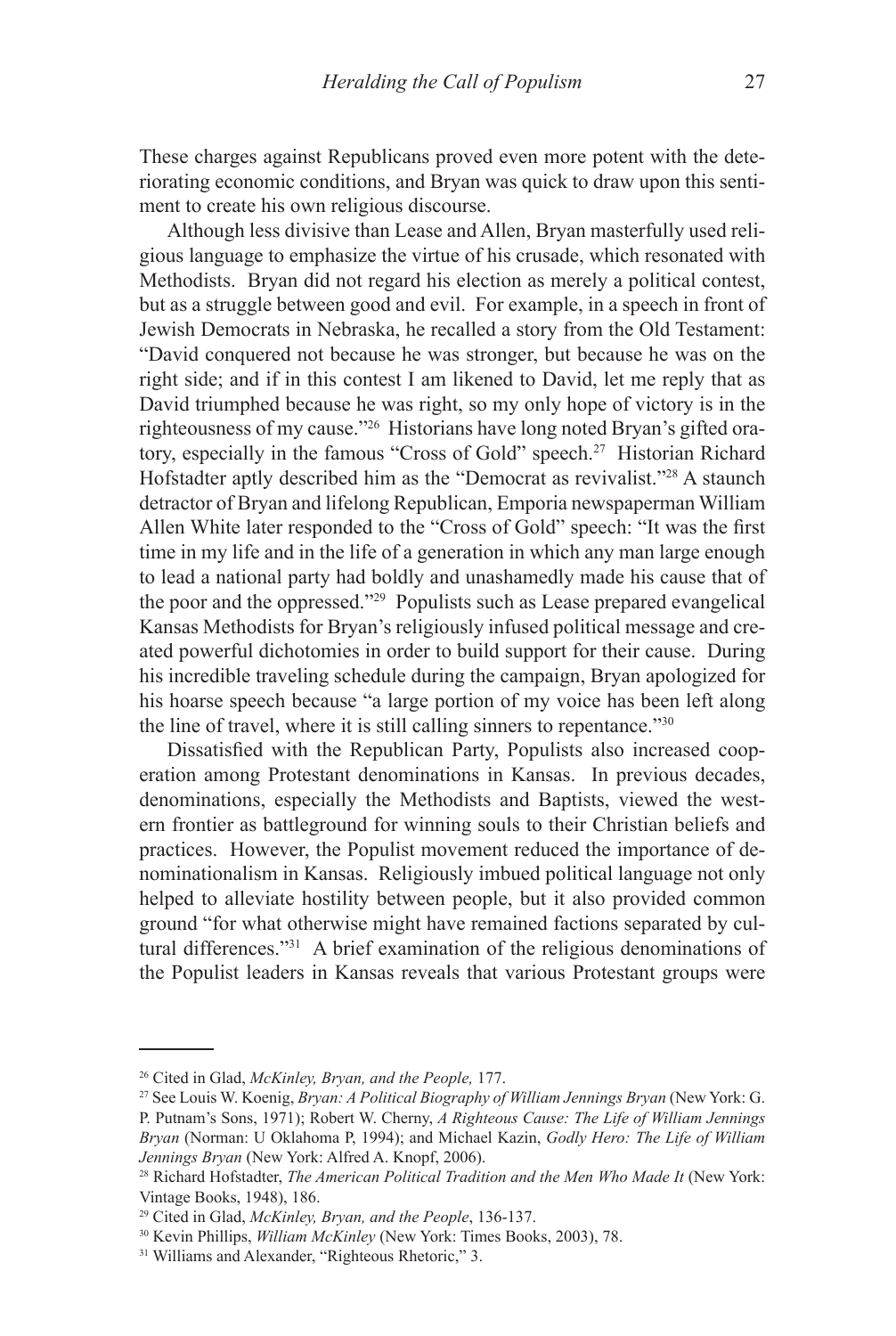represented.32 Although Methodism was the largest affiliation among leaders in Populism—followed by Baptists, Disciples of Christ, Presbyterians, and Congregationalists—all contributed significant leaders to the movement.<sup>33</sup> Bryan embodied the cross-denominational and religious changes that occurred in Kansas. Son of a Baptist father and Methodist mother, Bryan's childhood home was constantly filled with ministers from many religious affiliations.34 Although a devout Presbyterian and an elder in his church, he was capable of speaking across denominational lines. Just as Bryan was an exemplary Christian, William McKinley devoutly attended the Methodist Church and did not partake in dancing, card playing, or liquor. However, the Populist effect of de-emphasized denominational lines facilitated the selection of Bryan by Methodist voters despite his church affiliation. In the end, McKinley and Bryan's personal religious beliefs had little effect on Kansas voters. Both were perceived, and rightly so, by Methodists in the state as devout and pious individuals with an intimate knowledge of the Bible. What attracted groups like the Methodists in Kansas to Bryan and the Populists was the ability of the party leaders to formulate a message with religious enthusiasm, and address issues Methodists were concerned with, such as humanitarianism. Populists united behind their Christian orientation that centered upon social concerns and interest in human welfare.<sup>35</sup>

Humanitarian aid had always been an essential element in Methodism. Westward expansion only increased the need for missionary efforts. Despite the extreme fiscal crisis in Kansas, Methodists still supported missionary efforts around the world. In Kansas, Methodists promoted prison reform and supported increased pensions for Civil War veterans. They also advocated for the establishment of a government savings bank to help struggling farmers secure loans.<sup>36</sup> Methodists, along with many other denominations during the late nineteenth century, were reform-minded postmillennialists

<sup>&</sup>lt;sup>32</sup> For an in-depth analysis of the religious affiliations of the Populist leaders, see Lengel, "The Righteous Cause: Some Religious Aspects of Kansas Populism," PhD diss., U. Oregon, 1968, chap. 2. Lengel provides the most in depth analysis of the religious influences on Kansas Populism, but focuses primarily on the humanitarian reform championed by many of its leaders.

<sup>&</sup>lt;sup>33</sup> To a lesser extent, other denominations like the Quakers, Universalists, United Brethren, and a few Roman Catholics joined the Populist leadership. In North Carolina, historian Joe Creech found that the Methodists, Baptists, and Free Will Baptists were the evangelical forces behind the movement (Creech, *Righteous Indignation*, xviii). In Texas, Robert McMath found similar results and concluded that an important element of the form of agrarian protest was evangelical Protestantism (Robert C. McMath, "Populist Base Communities: The Evangelical Roots of Farm Protest in Texas," *Locus* 1 [1988], 53-63).

<sup>&</sup>lt;sup>34</sup> Methodists were probably unaware that Bryan was raised in such a diverse religious environment. Newspapers consistently reported that Bryan was a devout Presbyterian and usually included that he was an elder in his church.

<sup>35</sup> Leland Levi Lengel, "Radical Crusaders and a Conservative Church: Attitudes of Populists Toward Contemporary Protestantism in Kansas," *American Studies* 13:2 (Fall, 1972), 57.

<sup>36</sup> Methodists undertook notable missionary efforts in Africa, South America, China, Germany, Switzerland, Scandinavia, India, Bulgaria, Italy, Japan, Mexico, Korea, and Hawaii. These missions not only brought Christ to people, but also set up hospitals, built schools, and provided food and shelter (*Western Methodist*, September 10, 1896; October 22, 1896; September 24, 1896).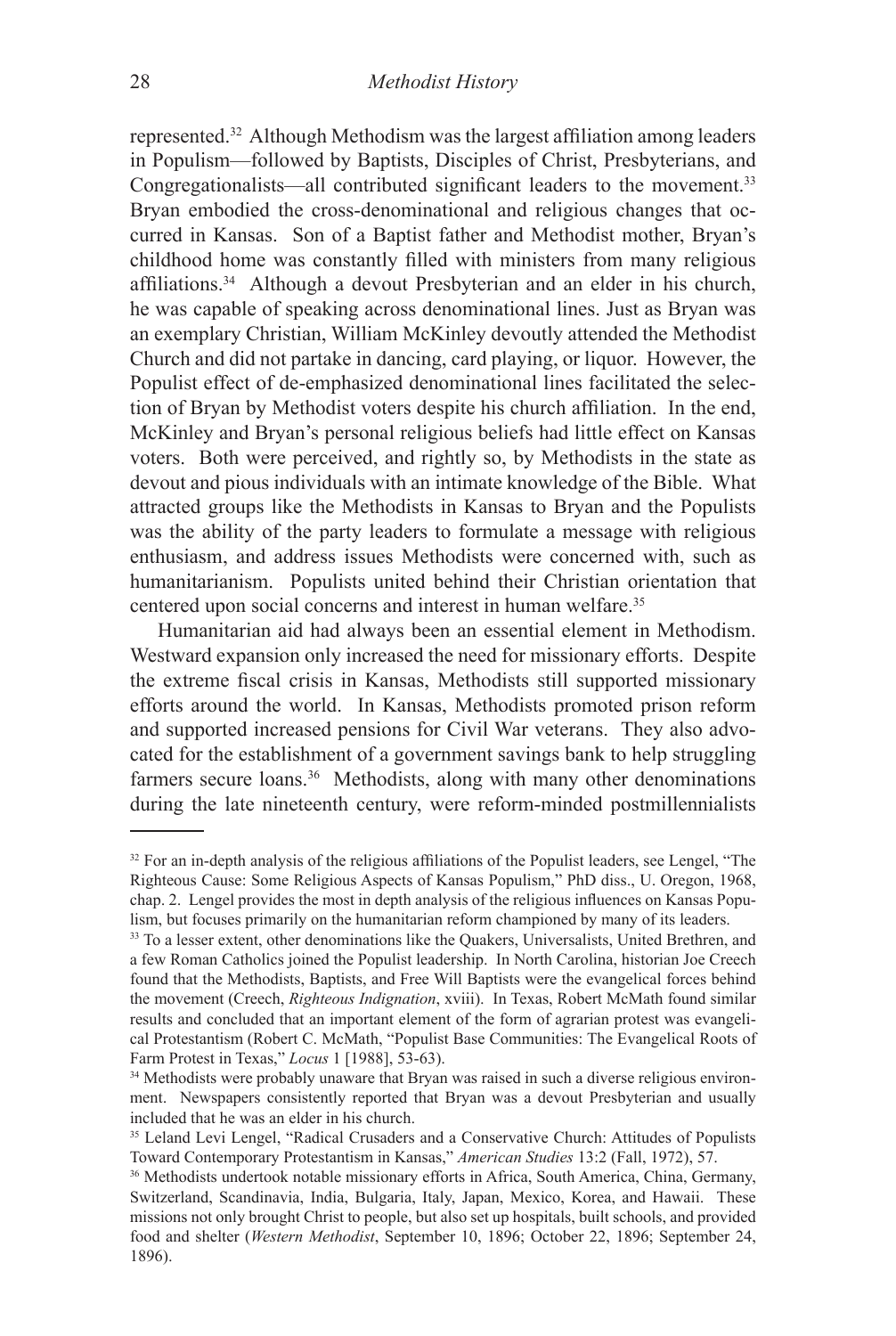who adhered to the social gospel. These Christians believed that improved worldly conditions would reform and better people's lives and enhance their spirituality. Sydney Ahlstrom, an American religious historian, included the Populists among the social gospelers.<sup>37</sup> In short, the Populists' beliefs in worldly reform and humanitarian concern paralleled Methodists' own beliefs and practices.

Even though the Methodist Church did not officially endorse either Bryan or McKinley, Methodist sermons and newspapers were similar to Populist rhetoric in both tone and substance. In his analysis of Kansas Populism, historian Leland Lengel argued that the Populist movement primarily was a humanitarian effort to aid financially weakened farmers. Lengel stated the two tendencies of Kansas Populism: "On the one hand, they demonstrated a widespread humanitarian concern, whether by means of political action, political evangelization, or utopian colonies. On the other hand, this humanitarianism among the leaders of the party stemmed from religious, theistic, and philosophical backgrounds as varied as the men who held them."38 One of the principal reasons that the Methodist Church survived the poor economic conditions of the time was its ability to respond to its congregations through humanitarian efforts. For instance, the *Western Methodist*, published in Kansas, printed a sermon that concluded that God's people in the Old Testament gave about one-third of their total income to "charitable and religious purposes." The paper added that selfless giving was "the road to wealth, but history records the fact, that they [Old Testament people] were never so prosperous financially, never so strong nationally, and never so virtuous and happy as when giving with scrupulous honesty."39 Furthermore, in a sermon suggesting that the Methodist Church should refrain from political preaching, the Reverend Joseph Long of Kansas nevertheless conveyed the importance of the humanitarian spirit in language similar to Populist rhetoric. He believed that "wise reform" should be done by active Christians and not by the church. In a comparison with the early Christians, he stated, "Then, as now, capital exploited labor, the money power corrupted legislation, and the masses of the people were ground down beneath the heel of oppression."40 These sermons are strikingly similar to many of Bryan's speeches. For instance, Bryan stated that "this is an age of rapid accumulation of wealth, and the multiplication of corporations gives to money an extraordinary power."<sup>41</sup> Bryan was able to appeal to the Methodists because his ideology was similar to the evolving viewpoints that Methodists held at the time.

Despite the Church's politically neutral stance, Methodists as individuals

<sup>37</sup> Sidney E. Ahlstrom, *A Religious History of the American People* (New Haven, Yale UP, 1972), 788.

<sup>38</sup> Lengel, "The Righteous," 45.

<sup>39</sup> *Western Methodist* (August 13, 1896).

<sup>40 &</sup>quot;The Proper Attitude of the Church to Reforms," *Western Methodist* (September 24, 1896).

<sup>41</sup> William Jennings Bryan, *The First Battle: A Story of the Campaign of 1896* (Chicago: W. B. Conkey, 1896), 55.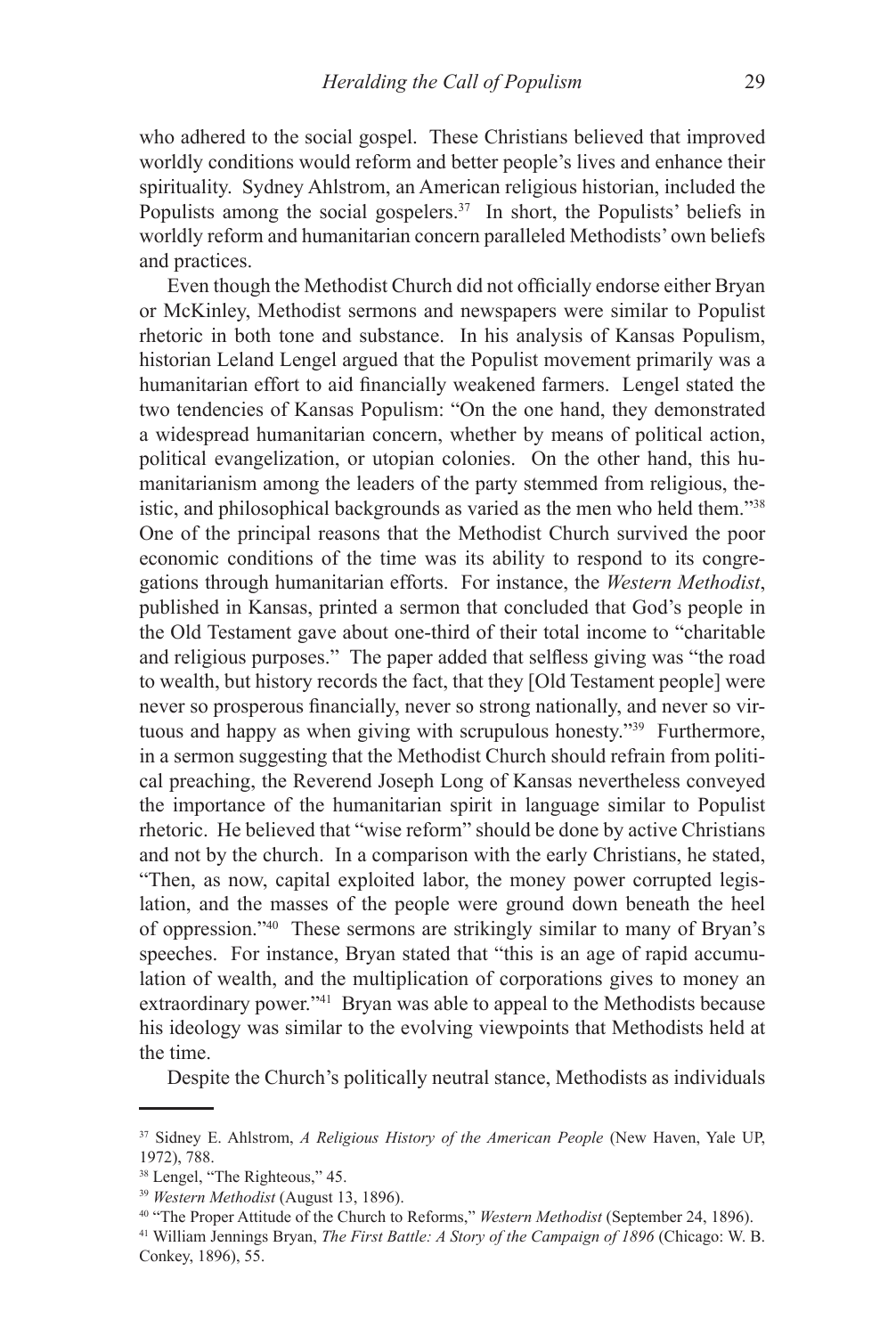did not abstain from the political arena. The *Western Methodist* reprinted an article from the *Zion's Herald* stating that "there may not be any politics in Methodism, but . . . there is a good deal of Methodism in politics."42 Methodists represented the largest denomination in the Kansas Legislature at a higher percentage than the Kansas population. Not all Methodists were Populists, as is evidenced in McKinley, but the Methodist politicians in the Kansas Statehouse were more often Populists than they were Republicans. For instance, of the members whose church affiliation can be identified in the 1895-1896 Kansas Senate, 45% were Methodists with 70% of those Methodists in the Populist Party.43

The Methodist Church was the only denomination with the organizational and financial strength to expand into the rural areas of Kansas where farmers struggled to survive the economic depression. Historian Peter Argersinger, in an attempt to answer why the Populists were strong in the state, pointed to the failure of the mainstream churches to provide for their congregations both economically and spiritually. He explains that out of desperation and dissatisfaction, many church-goers turned to the religiously inclined Populist Party.<sup>44</sup> Although this was certainly true of many of the Protestant denominations, Argersinger failed to cite any evidence that the financial situation affected the Methodist Church in the same way. Methodists certainly felt the immense economic pressures of the various "panics," but they still increased in membership, built churches, and organized more conferences to meet the needs of the Kansas population.45 Furthermore, intense and charismatic oratory enlarged the church membership, which flourished during the early nineteenth century based on extemporaneous and impassioned preachers like Charles Finney and Peter Cartwright. Populist meetings were exhilarating and galvanizing events with energetic leaders who spoke the language of religious revivals. Writing years later, Elizabeth N. Barr described the powerful movement in Kansas:

The upheaval that took place . . . [c]an hardly be diagnosed as a political campaign. It was a religious revival, a crusade, a pentecost of politics in which a tongue of flame sat upon every man, and each spake as the spirit gave him utterance. For Mary E. Lease . . . and half a hundred others who lectured up and down the land, were not the only people who could talk on the issues of the day. The farmers, the country merchants, the cattle-herders, they of the long chin-whiskers, and they of the broad-brimmed hats and heavy boots, had also heard the word and could preach the gospel of Populism. The dragon's teeth were sprouting in every nook and corner

<sup>42</sup> *Western Methodist* (August 13, 1896).

<sup>43</sup> Of the 23 Populist members of the 1895 to 1896 Kansas Senate, the denominations of twelve could not be identified. Seven were Methodists, two were Presbyterians, one Roman Catholic, and one Quaker. Republicans had only three Methodists (Lengel, "The Righteous," 348-353). 44 Peter Argersinger, "Pentecostal Politics," 24-39.

<sup>45</sup>From 1890 to 1894, Methodists increased the number of ministers from 420 to 512; members from 68,638 to 78,640; and churches from 653 to 813 (Don Holter, *Fire on the Prairie: Methodism in the History of Kansas* [Kansas City, MO: Editorial Board of the Kansas Methodist History, 1969], 298).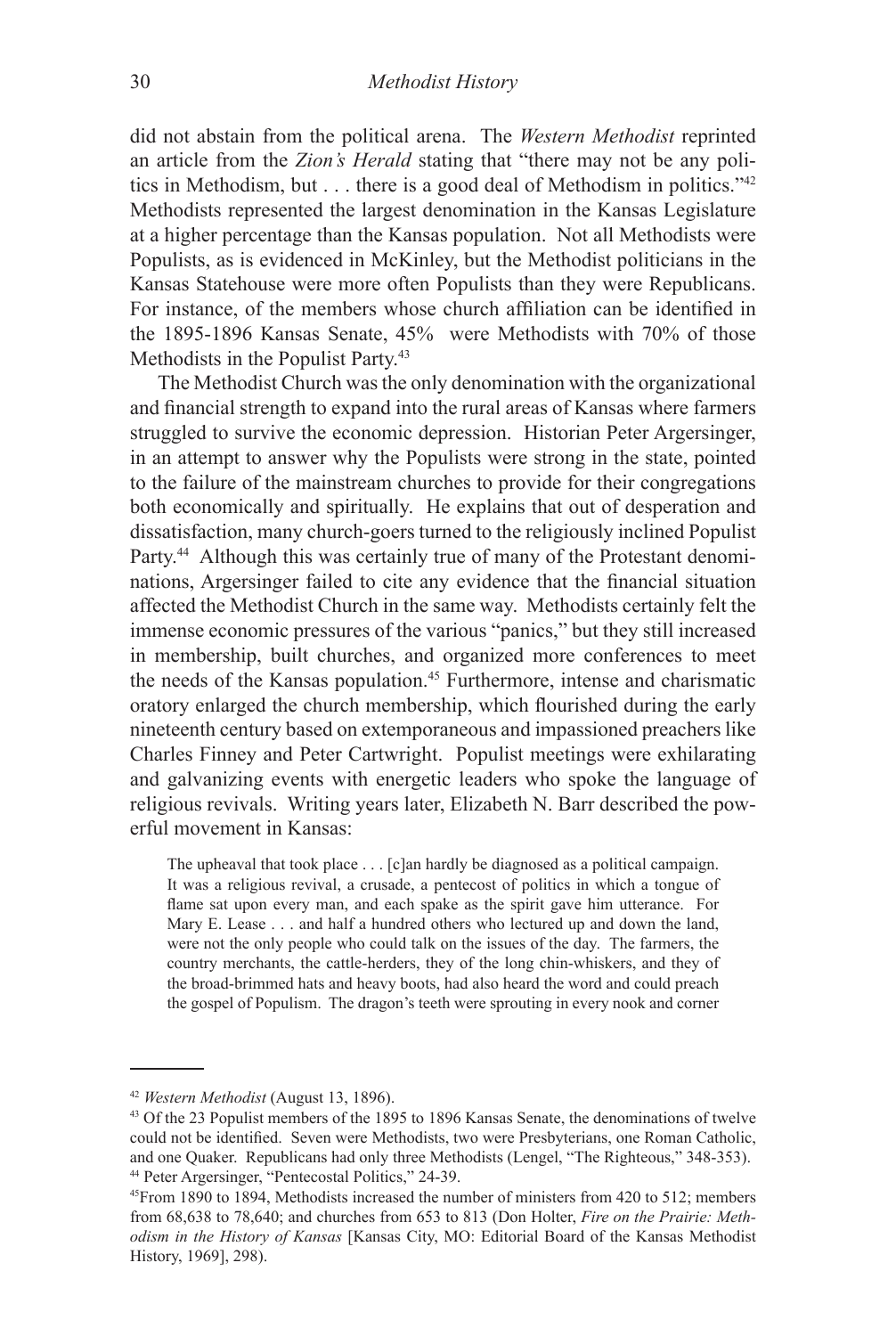of the State.46

Populists recreated the intense camp-meeting revivals so vital to Methodism's success in the West. Following the Populist convention in 1896, the *Western Methodist* proudly reported that there was a "noteworthy Methodist flavor at the St. Louis Convention."<sup>47</sup> Bryan personified many of the elements Methodists found so appealing about the Populist Party.

If at the conference level the Methodist Church declined to support any political ticket, it did not stop the local Methodist clergy from supporting Populism. The *Ottawa Journal and Triumph* reported that a Methodist minister who told his congregation that "those who heeded Republican claims and voted for [Republican John] Ingalls . . . denied the Decalogue and the Sermon on the Mount."48 The Reverend D. E. Hoover, a Methodist minister from the Garden City area, angered the Republicans among his parishioners by boldly speaking "for free silver."49

An exemplary illustration of the compatibility of Methodism and Populism was the Reverend Jeremiah Botkin. Botkin, a Methodist preacher, left his Wellington pastorate to join the Populist movement to "heal those broken hearts" crushed by the weight of the "Money Power."<sup>50</sup> He faced severe criticism, especially from the Republican press, for his decision. In 1894, Botkin defended his actions in the Populist newspaper, the *Advocate*: "There is but one thing for me to do and that is take the stump and preach to the multitudes the gospel of reform; of humanity, of God."51 Botkin saw Populism as an extension of religion and left his pastorate because he believed politics would lead to true reform. The *Topeka Daily Capital*, a Republican-friendly newspaper, referred to Botkin as radical and quoted him as saying that he was a "Christian socialist."<sup>52</sup> Whatever the case, Botkin's background as a Methodist preacher with notable oratory skills led to a successful career in politics. Even as he announced his resignation from his pastorate, Botkin displayed his familiarity with the traditional Populist rhetoric:

By a series of the most damnable legislative enactments on record, beginning more than thirty years ago, our national congress has stealthily proceeded to enthrone gold, contract the currency and place the entire monetary system of the country in the hands of a few men in whom greed is the only motive and personal interest the only care . . . . I have taken this new departure because I am convinced that the People's party affords me the best opportunity for working hopefully for the triumph of true reform.53

Botkin utilized evangelical rhetoric to speak of political issues and focused

<sup>46</sup> Elizabeth N. Barr, "The Populist Uprising," A *Standard History of Kansas and Kansans*, William E. Connelly, ed., (Chicago: Lewis, 1918), 1148-1149.

<sup>47</sup> *Western Methodist* (August 13, 1896).

<sup>48</sup> *Ottawa Journal and Triumph* (Topeka, KS; October 11, 1894).

<sup>49</sup> Cited in Lengel, "The Righteous," 245.

<sup>50</sup> *Industrial Advocate* (El Dorado, KS; February 11, 1892).

<sup>51</sup> *Advocate*, August 22, 1894.

<sup>52</sup> Jeremiah Botkin, *Topeka Daily Capital* (Topeka, KS; September 2, 1894).

<sup>53</sup> *Advocate* (August 22, 1894).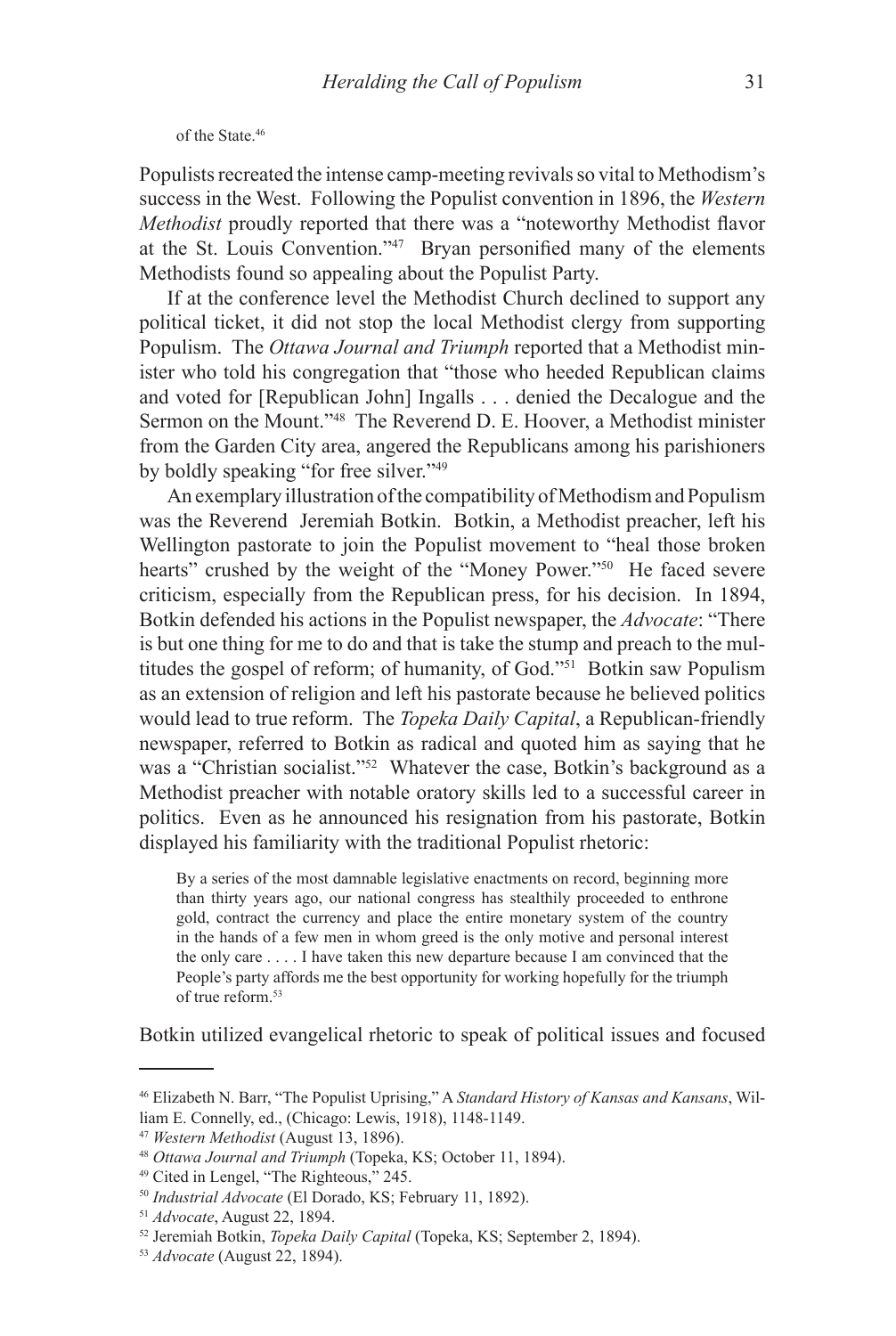on Populism as the answer to the nation's woes.

This synthesis of Populist ideas and Methodists beliefs can also be seen in the issue of prohibition. In 1880, Kansas Methodists celebrated the passage of a state law that outlawed the sale of intoxicating beverages. As evidenced in the abundance of articles and advertisements demonizing liquor, Methodist newspapers stayed politically neutral in almost everything except prohibition. The Kansas Methodist Northwest Conference stated the general sentiment of all the Kansas Conferences in April 1896: "We believe that no candidate ought to expect, nor ought he to receive the votes of Methodist laymen unless he will place himself on record as being unalterably opposed to the liquor traffic."54 The Methodist General Conference of 1892 proclaimed itself "strenuously non partisan" and acknowledged allegiance to no political creed. However, "when moral issues are before the public," the Church affirmed that "our people are invariably found on the side of the highest standard."55 In fact, the quintessential issue in Methodist newspapers was prohibition, with little respect for either political party if they demonstrated tolerance for liquor. The *Western Methodist* advised its subscribers to refrain from casting a ballot in the 1896 gubernatorial election for either Republican Edmund Morrill or Populist John Leedy because of their weak stance on enforcing prohibition.<sup>56</sup> The *Christian Herald* asked: "Which is the worse, the demonization of silver, or the dehumanization of humanity by legalized rum?"57 Furthermore, the Prohibition Party's platform supported the remonitization of silver, which was a central issue in the Populist platform.<sup>58</sup> The fact that Methodist newspapers endorsed the Prohibition Party's entire platform evidences that Methodists were comfortable with Bryan's stance on the silver issue.

Methodist dedication to prohibition is an important factor for understanding why Bryan won the 1896 election. Although the Populist Party did not take a formal stand on prohibition, it had many avid prohibitionists in its ranks.<sup>59</sup> The forerunner to the Populist Party, the Alliance, favored prohibition.60 Jeremiah Botkin ran for Kansas governor as the Prohibition Party candidate in 1888. In 1890, it nominated John Willits, who strongly favored temperance, for governor. Ben S. Henderson, a notable prohibitionist, acted as the temporary chairperson of the Kansas Populist state convention. William Peffer, the first Populist Kansas senator, was a dry candidate and

<sup>54</sup>*Official Minutes of the Northwest Kansas Conference* (Salina, KS: April 1-6, 1896), 20. The Southwest Conference had a similar sentiment: "That since the liquor traffic cannot be legalized without sin, neither can those who favor its legalization be voted for without sin, when it is an issue"; *Official Minutes of the Southwest Kansas Conference of the Methodist Episcopal* 

<sup>&</sup>lt;sup>55</sup> "Address of the Bishops," *Journal of the General Conference of the Methodist Episcopal Church* (Omaha, NE: May 2-16, 1896), 60.

<sup>56</sup> *Western Methodist* (October 29, 1896).

<sup>57</sup> *Christian Herald* (October, 1896).

<sup>58</sup> *Western Methodist* (July 3, 1896).

<sup>59</sup> Robert Smith Bader, *Prohibition in Kansas: A History* (Lawrence: UP Kansas, 1986), 108.

<sup>60</sup> Clara Francis, "Prohibition in Kansas," *Kansas and Kansans*, 1143.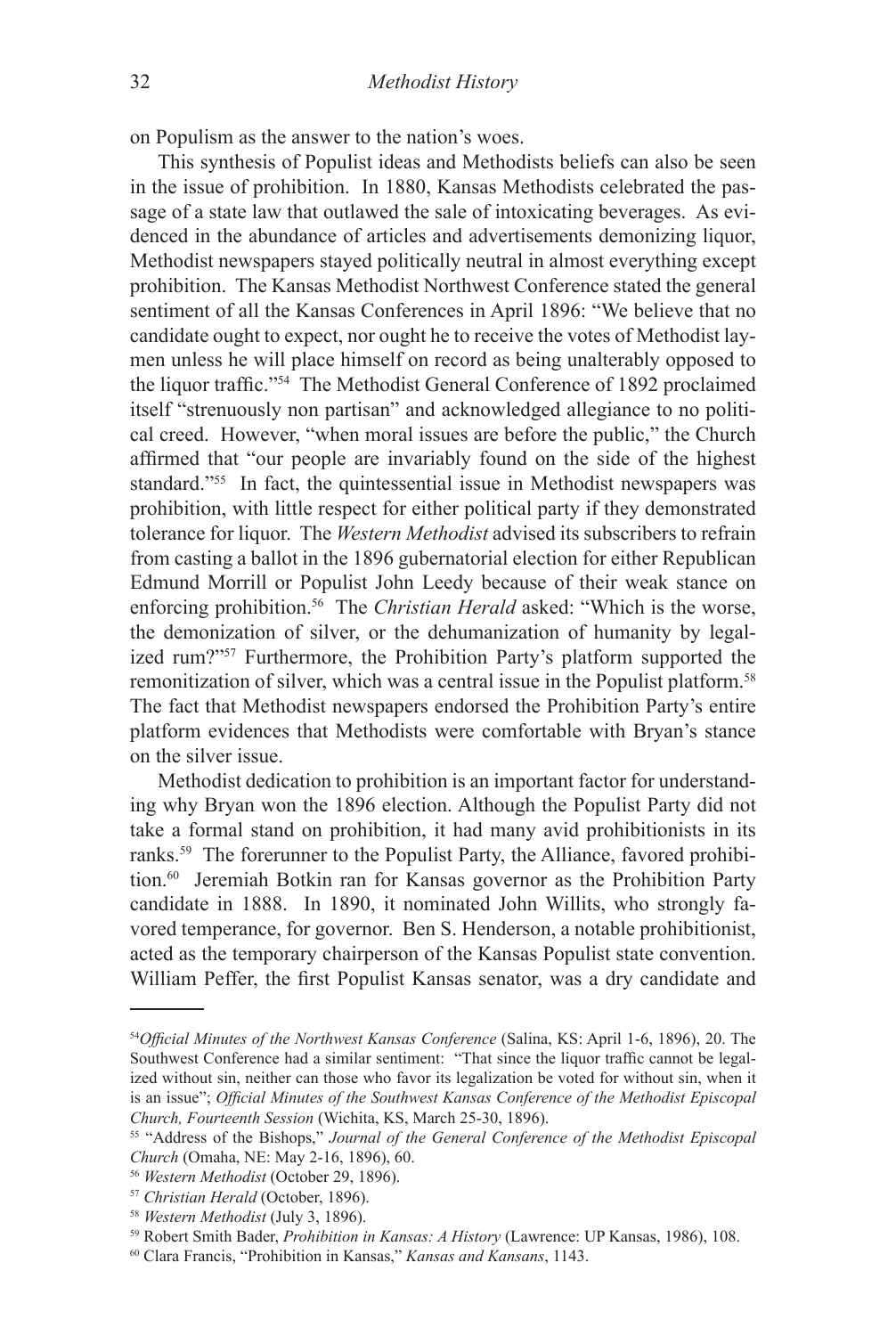would later run for governor on the Prohibition Party ticket in 1898. Leroy Ashby, a Bryan biographer, wrote that: "Members of the Farmers' Alliances, and later of the Populist movement, were typically 'Bible people' to whom religion was both a source of comfort and a call to action. Strongly moralistic, often supporters of Prohibition, they staged political rallies that resembled religious camp meetings."<sup>61</sup>

The issue of prohibition also led Methodists to be dissatisfied with the Republican Party. Republicans had previously been known as the party of prohibition, but their failure to enforce temperance laws caused disruption in the party. For instance, in August, 1896, the *Kansas Temperance Monitor* reported that J. J. Stewart of the board of police commissioners refused to enforce the prohibition laws and "would rather be a Republican and do Wrong than a Methodist and do Right."62 Furthermore, there was a vocal antiprohibition wing, also known as the Republican Resubmissionists, in the Republican Party that maintained strong support in the Wichita region. Both Populists and Republicans struggled with the issue, but the problem became so acute in the Republican camps that by 1894, they removed prohibition from their platform completely. The *Kansas Temperance Monitor* declared that "prohibition is doomed in the case of Republican success."63

The acceptance of the Prohibition Party's objectives by the Methodist newspapers, which otherwise refused to endorse any major ticket, indicates the importance of prohibition. One paper stated that the Prohibition Party platform "suits us so well, for real practical purposes."<sup>64</sup> In July, with the election just four months away, the *Western Methodist* stated that the Prohibition Party "is still faithfully battling for 'God, Home, and Native Land' regardless of any other distracting issue that may come up to divert them from their noble purpose."65 Praise for fighting against the "liquor demons" was not restricted by political affiliation. After Georgia Populists adopted a prohibition platform, the *Christian Herald* praised their decision, adding that liquor "fosters the saloon and generates its manifold evils in consideration of revenue that pays less than a tithe of the public burdens it entails. It is non-American, monopolistic and essentially immoral."66 Once again, Methodist beliefs paralleled Populist principles.

The Prohibition Party presidential candidate Joshua Levering enjoyed the most favorable praise of all the candidates in the Methodist press. However, the Baptist millionaire stood little chance to win nationwide, and the politically informed Kansas Methodist laity did not cast their votes to support him. In fact, Levering and the other small party candidates only received a com-

<sup>61</sup> Leroy Ashby, *William Jennings Bryan: Champion of Democracy* (Boston: Twayne Publishers, 1987), 61.

<sup>62 &</sup>quot;The Republican Party and Prohibition," *Kansas Temperance Monitor* (Salina, KS; August, 1896).

<sup>&</sup>lt;sup>63</sup> "The Republican Party and Prohibition."

<sup>64</sup> *Western Methodist* (July 30, 1896).

<sup>65</sup> *Western Methodist* (September 10, 1896).

<sup>66</sup> *Christian Herald* (September, 1896).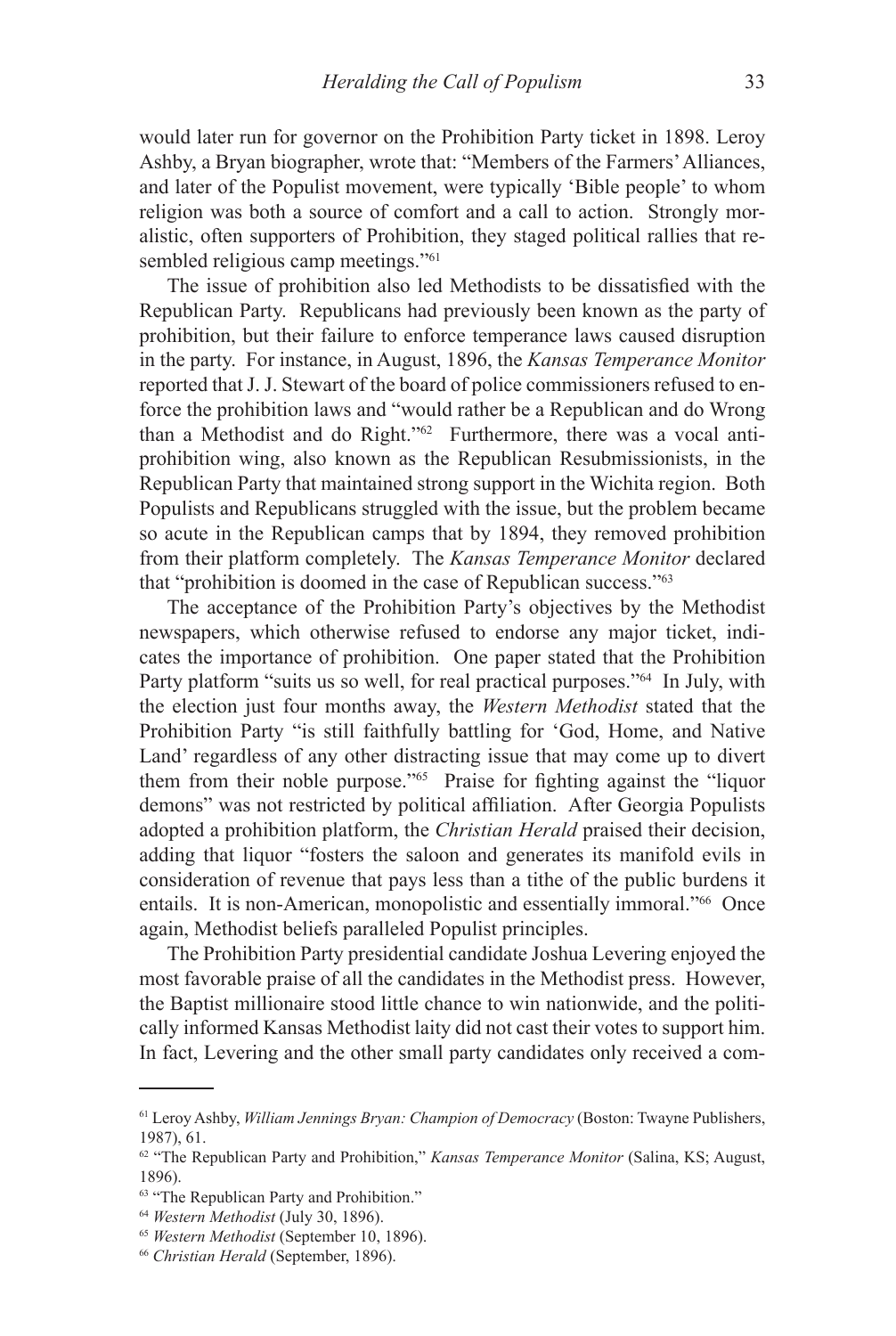bined 1.1 percent of the total vote in the 1896 election in Kansas.<sup>67</sup> Levering aside, Methodist newspapers typically showed no direct approval for either Bryan or McKinley. In fact, the *Western Methodist* shared with its readers that all the presidential nominees are:

not only clean and honorable men, but are good Christian men . . . . McKinley is an active member, and we believe a local elder in the Methodist church at Canton. His private life and character as especially exemplified in his devotion to his invalid wife, are such as to win the admiration of all who know him. Hon. W. J. Bryan, of Nebraska, the nominee of democratic and populist parties, is a prominent and honored member of the Presbyterian Church, and a man whose life and character all young men would do well to emulate.<sup>68</sup>

Despite the candidates' personal integrity and devotion to their respective churches, each possessed qualities that, if known, would have significantly hurt their chances to win the state. For instance, Bryan, who never drank or smoked, campaigned against statewide prohibition in Nebraska as late as 1890 and secured many votes and funds from the liquor interests.<sup>69</sup> A son of a temperance worker and someone who personally abhorred the liquor traffic, Bryan was a political opportunist who ventured into saloons while one of his aides bought beer for potential immigrant voters.70 McKinley was addicted to cigars, yet because he knew the political damage it would cause, he never appeared around photographers with one in his mouth.<sup>71</sup> Methodist newspapers, which certainly had an interest in any candidate's moral failures, did not report any of these stories. If the Methodist public had been informed about these personal issues, it could have resulted in a political disaster for a candidate. This is evident in a close call McKinley faced a month before the election. On October 8, the *Western Methodist* reported a rumor that Mrs. McKinley rented buildings used for saloon purposes. This rumor led the paper to "advocate the great temperance reform."72 The rumor turned out to be false and was retracted in the following issue, but this story underscores the high regard Methodists placed on this single issue.73

Methodist newspapers identified each candidate's church affiliation, but they did not endorse the Methodist McKinley. The neutrality of Methodists helped Bryan to overcome the differences in church affiliation. In fact, the lack of emphasis on denominational labels provided by the Populist movement allowed Methodists to look to other denominations in their fight against liquor. For instance, Bryan's Presbyterian Church stated that "No political party has the right to expect the support of the Christian men so long as that

<sup>67</sup> Cabe, *Kansas Votes*, 22-23.

<sup>68</sup> *Western Methodist* (August 13, 1896).

<sup>69</sup> Glad, *McKinley, Bryan, and the People*, 29.

<sup>70</sup> Kazin, *Godly Hero*, 26.

<sup>71</sup> Lewis L. Gould, *The Presidency of William McKinley* (Lawrence: Regents' Press of Kansas, 1980), 10.

<sup>72</sup> *Western Methodist* (October 8, 1896).

<sup>73</sup> The *Kansas Temperance Monitor* reported the same story less than a month before the election (October, 1986), but because the next issue did not come out until afterwards, no retraction was made.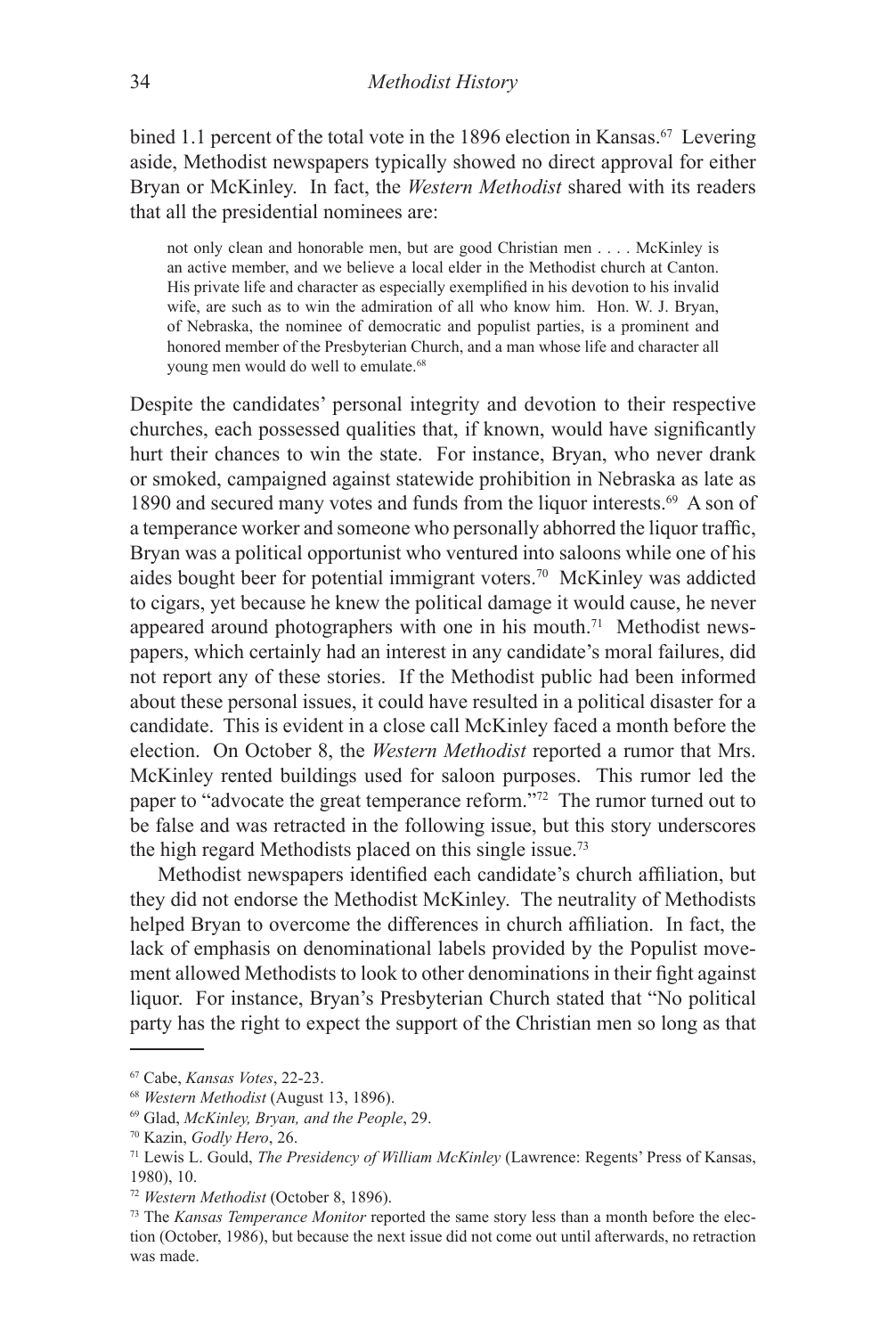party stands committed to the license policy, or refuses to put itself on record agains[t] the saloon."74 One Kansas Methodist leader commented that the idea of a multi-denominational temperance movement "is a wise one, and ought to be entered into with great earnestness."75

In addition to the unification provided by the issue of prohibition, the outcry against alleged Republican economic injustices in Kansas helped Bryan to victory. Kansas Populists continually identified McKinley and Hanna as corrupt easterners who preyed on the Kansas farmer, an association that disturbed Kansas Methodists due to their humanitarian disposition. Although this investigation has centered on Kansas, a similar result can be seen nationwide. Of the states where Methodism was the largest denomination or contained at least 25% of the people who identified a religious affiliation, 12 of 15 were won by Bryan.76 Although the inflamed rhetoric against the eastern industrialist endeared Bryan to the agrarian minded states of the Midwest and South, it was less effective in the Great Lakes region and the Northeast, where McKinley prevailed. The Republican won, by and large, because of this success in the most populous states with the majority of electoral votes.

After the election concluded and McKinley took office, the Methodist Church was intent on returning to church business. The *Western Methodist* wrote that because "the exciting political campaign is over, for which we are truly thankful we expect to see a great and better campaign inaugurated at once: the kindling of revival fires all over the Kansas and Oklahoma prairies."77 The *Wesleyan Advance* wrote "that it is evident that the American people have declared for the republican party, we believe that no obstacles should be placed in its way."78 After the loss in the 1896 election, Populism failed to recover. The movement continued in Kansas, but as a noticeably weakened political force. In the same way that they had previously criticized Republicans, Methodists denounced the newly elected Kansas Populists for corruption and for their inability to enforce prohibition. Historians have attributed the downfall of the Populist movement to several factors, notably, its failure to become a national party, its fusion with Republicans and Democrats, and the nation's increased economic prosperity. Despite his defeat, Bryan did not remove himself from the political arena; he would run and fail two more times in bids for the presidency. In 1900, the Populist Party split its support between Bryan and Wharton Barker, thus removing a crucial voting block from Bryan's success in Kansas. Not until Woodrow Wilson's candidacy would the majority of Kansans again vote for another Democrat for president.

The 1896 presidential election in Kansas presents a strong correlation

<sup>74</sup> *Kansas Temperance Monitor* (November, 1896).

<sup>75</sup> *Western Methodist* (October 8, 1896).

<sup>76</sup> U.S. Department of the Interior, Census Office, *Report on Statistics of Churches in the United States,* 1-49; Bryan ran not only as a Populist, but also as a Democrat, so he received substantial support in the solidly Democratic South.

<sup>77</sup> *Western Methodist* (November 5, 1896).

<sup>78</sup> *Wesleyan Advance*, (Salina, KS; November, 1896).